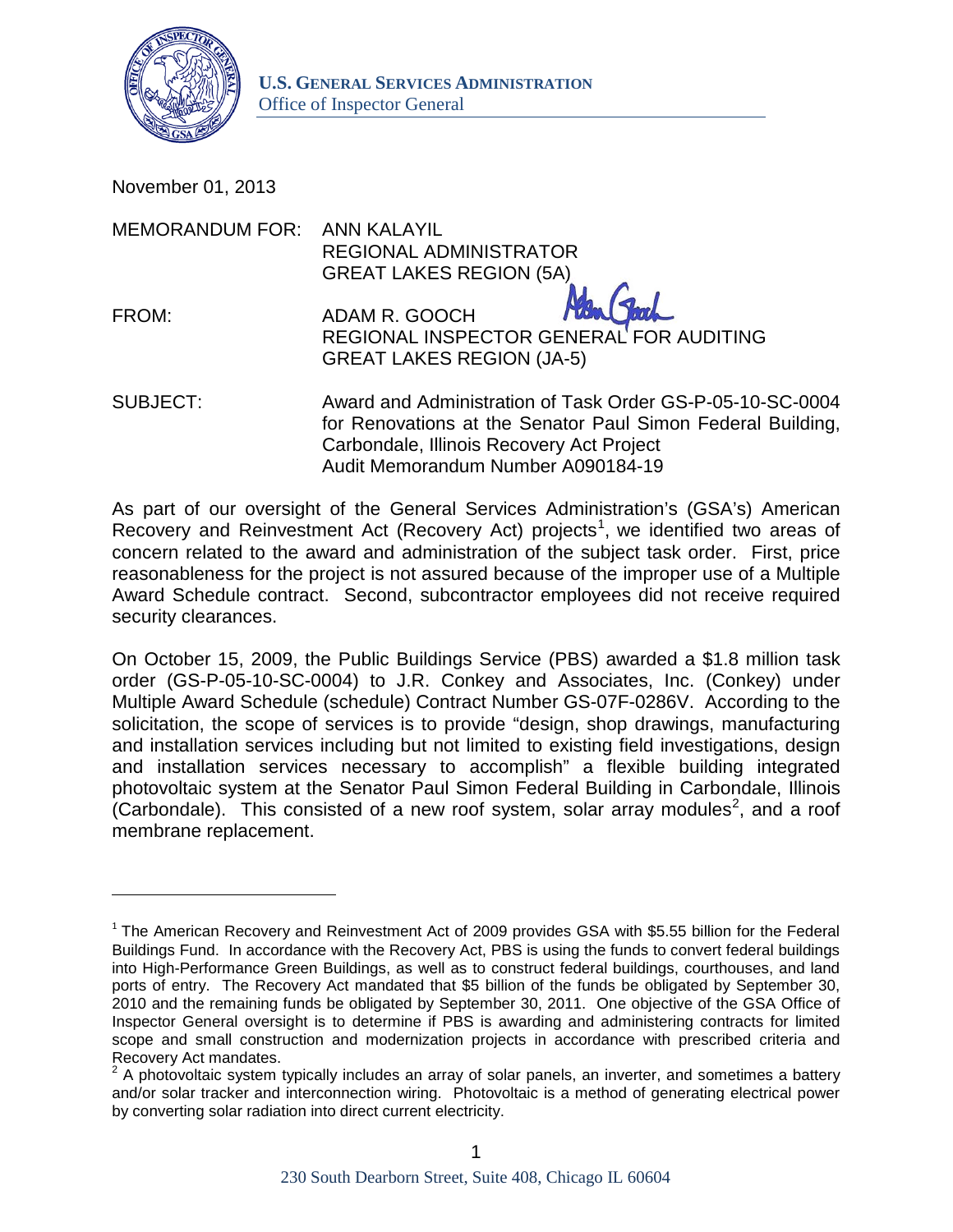## **PBS cannot be assured of price reasonableness because it improperly used a Multiple Award Schedule contract for the project.**

PBS cannot be assured of price reasonableness because a schedule contract was not the appropriate contract vehicle for the project. In addition, use of the schedule contract potentially limited competition and the lump sum pricing obtained was not supported by the schedule contract.

## *A schedule contract was not appropriate for this procurement.*

In a 2003 memorandum, the Office of Federal Procurement Policy (OFPP) stated that Federal Acquisition Regulation (FAR) Part 12, which addresses the acquisition of commercial items (including schedule contracts), should rarely, if ever, be used for new construction acquisitions or non-routine alteration and repair services. In accordance with long-standing practice, agencies should apply the policies of FAR Part 36 to these acquisitions. Part 36 incorporates provisions and clauses that are generally consistent with customary commercial practices in the construction industry. New construction projects and complex alteration and repair, in particular, involve a high degree of variability, including innumerable combinations of site requirements, weather and physical conditions, labor availability, and schedules. Part 12 fails to allocate risk in a manner that takes into account the nature of these activities.

The Carbondale project required the contractor to add a new roof membrane and a photovoltaic rack system to a sloped roof. In addition, the scope of work specified that the contractor was to submit manufacturer's shop drawings, including plans, elevations, sections, and details, indicating dimensions, tolerances, profiles, electrical connections, provisions for interconnection, disconnects, and attachments to other work. In our opinion, these requirements make this a complex, rather than routine, alteration and repair project.

Accordingly, we believe the project fits the OFPP definition of new construction and complex alteration and repairs covered by FAR Part 36. FAR Part 36 states that "Contracting officers shall acquire construction using sealed bid procedures, if the conditions … apply." Therefore, a schedule contract should not have been used to procure these services. OFPP states in its 2003 memorandum that contracting for new construction or complex alterations and repair work without the protections of the Part 36 provisions and clauses would likely force contractors to include contingencies in their offers that would unnecessarily drive up construction costs borne by the taxpayer.

In its comments, PBS stated:

With regard to issue (1), we do not concur that price reasonableness was not assured because of improper use of a multiple award schedule contract for the Carbondale project. Please note that FAR Part 8 was used and not FAR Part 12, which is indicated in the draft report.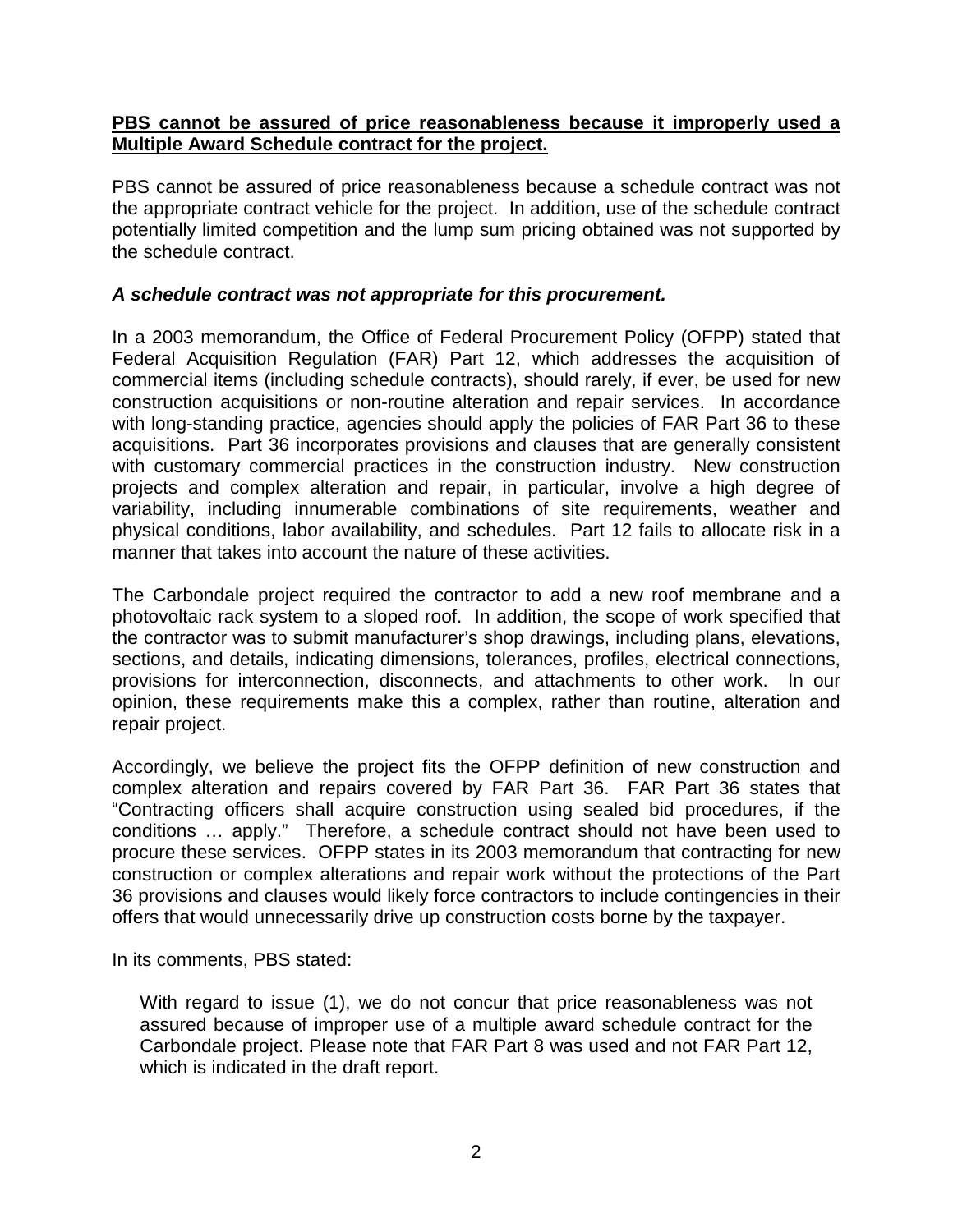In accordance with the 2003 OMB memorandum on applicability of FAR Part 12 to construction acquisitions, the Contracting Officer determined the particular circumstance of the project and determined the roof replacement and installation of PV panels to be a routine, noncomplex repair and alteration projects [sic]. The likelihood of differing site conditions was low even if PBS would have used Part 12. A schedule contract was the appropriate vehicle for the procurement. The project replaced an existing solar powered system and roof with a commonly available commercial off-the-shelf product, which is a commercial item by definition, [in] accordance with FAR 2.101. Submittals of manufacturer's shops drawings, including plans, elevations, sections, and details indicating dimensions, tolerances, profiles, electrical connections are part of the normal process for routine, noncomplex repair and alteration projects. The Carbondale project was below the prospectus limitation and was considered a limited scope and noncomplex alteration project.

PBS utilized FAR Part 8 as the procurement vehicle and determined the services to be commercial items. FAR Part 8, "Required Sources of Supplies and Services," requires government ordering officials to utilize Federal Supply Schedules over open and market methods. Market research showed these supplies services were available through Schedule 56. The schedule ordering procedures were followed and included ensuring that FAR Part 36 construction contract clauses were included in the Request for Quote (RFQ) and delivery order packages.

#### Audit Response:

We maintain that this project should have been procured using FAR Part 36 given the complex and complicated nature of the project. Management's assertion that the project was a routine alteration and repair project does not conform to the 2003 OFPP memorandum. The memorandum provides examples of services that are commercial in nature and would be appropriate for purchase outside of FAR Part 36. These examples include "routine painting or carpeting, simple hanging of drywall, everyday electrical or plumbing work, and similar noncomplex services, as well as for purchases of commercial construction material and associated ancillary services." This project, the design and installation of a new roof, roof membrane, and solar array modules, is far more complex and complicated than the routine repair and alteration services contemplated by the memo as being commercial in nature.

Further, GSA schedules are procured in accordance with FAR Part 12 as commercial products and services. FAR Part 8 provides for the ordering procedures while using the GSA schedule. FAR "Part 12 could be used in limited circumstances involving construction contracting -- primarily for routine alteration and repair services as well as for acquisitions of commercial construction materials and associated ancillary services."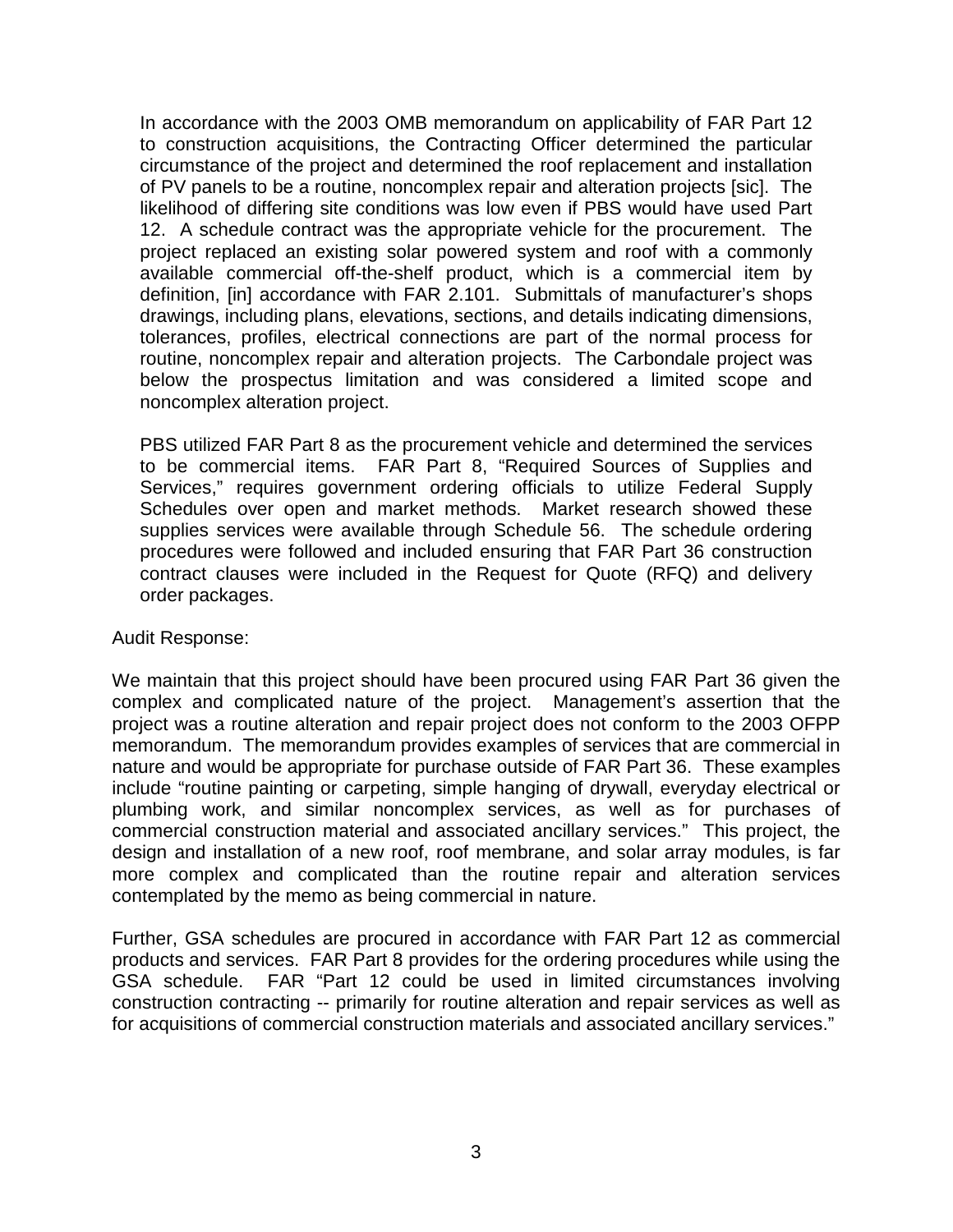### *PBS potentially limited bidding opportunities and changed requirements without re-competing the procurement.*

By improperly using the schedule contract, PBS limited bidding opportunities on the project and further restricted competition by changing requirements without recompeting.

Generally, solicitations should be distributed to reach as many schedule contractors as practicable to reasonably ensure quotes will be received from at least three contractors that can fulfill the requirements. $3$  For the Carbondale project, PBS distributed the solicitation to four Schedule 56 (Buildings and Building Materials) contractors offering Alternative and Renewable Energy Solutions, including Solar Energy Systems and Solar Lighting, under Special Item Number (SIN) 206-3.<sup>[4](#page-3-1)</sup> A fifth contractor, Tecta America Corporation (Tecta), expressed interest in the project; however, its schedule contract did not include SIN 206-3. After some discussion, PBS provided the contractor with a copy of the solicitation. Tecta then argued that by using SIN 563-4 (Roofing Materials, Products, and Services), the company would be able to satisfy the solicitation's requirements. Competition was limited to five potential bidders. However, only two bids were received (including one from Tecta). Eventually, Conkey was awarded the task order for \$1.8 million and Tecta, although a competing bidder, was used as a subcontractor.

In addition, PBS accepted lowered performance requirements without re-bidding the task order. The solicitation asked for a preliminary solar array size of 300 kilowatt per hour plus. The three contractors who did not bid stated they could not achieve that level of electrical generation, did not possess the required technology, or did not wish to bid because of the location of the project. Conkey's offer did not meet this requirement either. Its system could provide only 100 kilowatts of electricity. PBS asserted that the performance level in the solicitation was only a "preliminary estimate" to see what contractors would offer. Failing to clarify this effectively limited competition because other potential bidders were unaware PBS would accept a lower level of performance.

PBS potentially impaired competition by failing to update the kilowatt requirements and limiting the bidding opportunities. This may have resulted in the Government paying more for the roof replacement and photovoltaic system.

In its comments, PBS responded that it:

…did not limit competition by limiting bidding opportunities and did not change the requirements without re-competing the procurement. RFQs were sent to five potential bidders. In accordance with FAR 8.404(a), "orders placed against a MAS contract, using the procedures in this subpart, are considered to be issued

l

<span id="page-3-0"></span> $3$  FAR Part 36.211.

<span id="page-3-1"></span><sup>&</sup>lt;sup>4</sup> Each GSA schedule is composed of Special Item Numbers (SINs). SINs provide a categorization method that groups similar products, services, and solutions together to aid in the acquisition process.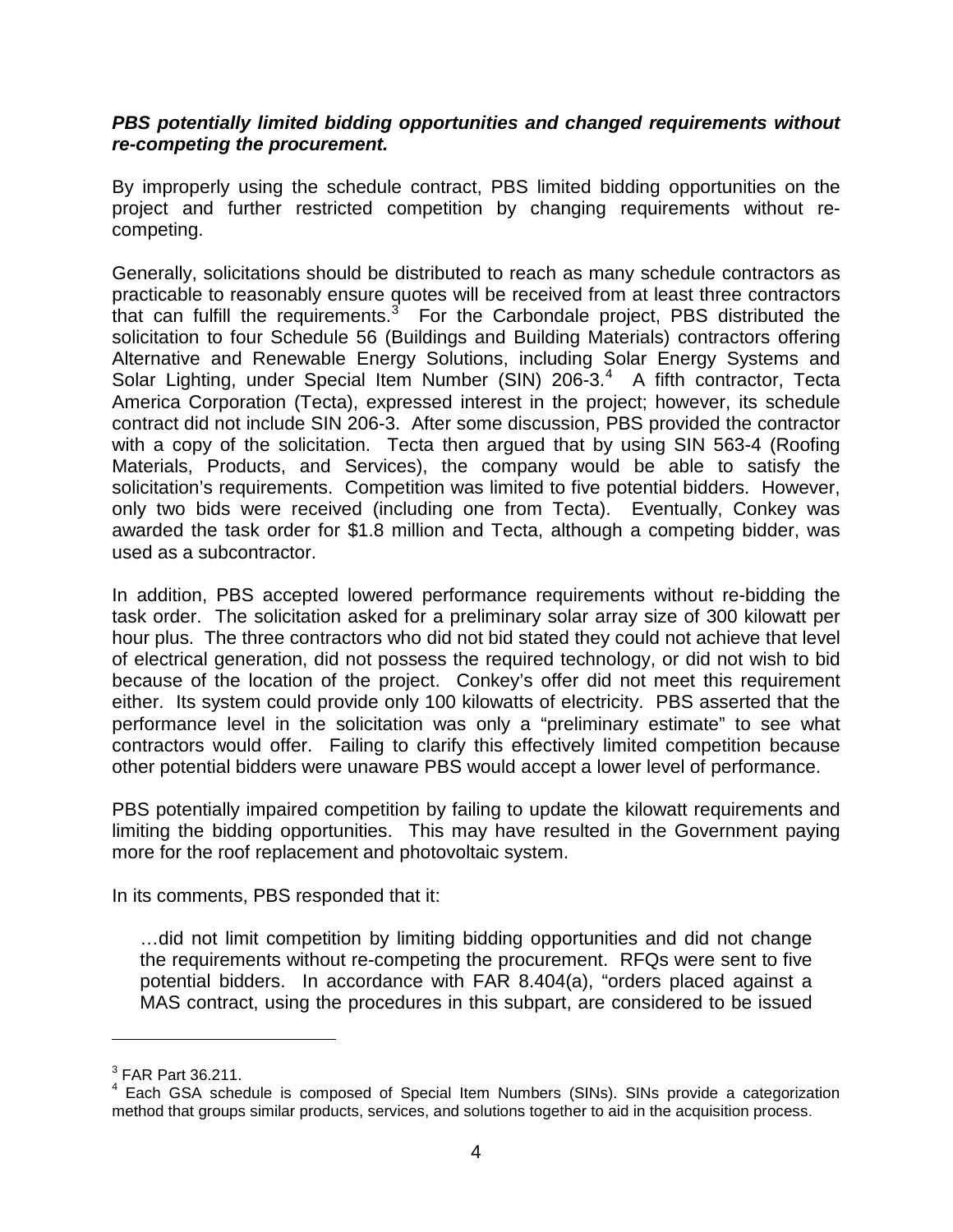using full and open competition." All requirements to distribute the RFQ met the minimum set forth in this section. The requirements, at that time as referenced in FAR 8.405-2(c)(3)(i), were to send the RFQ to more than three schedule contractors. The RFQ was sent to a total of five schedule contractors.

In addition, the RFQ states a preliminary 300 KWh requirement, which was used as reference and was clearly labeled as preliminary. Bidders were free to ask questions during the bidding process. Other factors, such as the location of the project, were considered for not submitting a formal bid. Therefore, the requirements did not change and no amendment or cancellation was warranted.

#### Audit Response:

We maintain that by using a schedule contract, PBS limited bidding opportunities on the project and further restricted competition by changing requirements without recompeting. First, as discussed in the prior section, the schedule was not the appropriate contracting vehicle for this project, so the competition requirements of FAR 36 were not used.

Second, PBS did not meet the ordering procedures of the FAR to ensure competition when placing orders against a schedule contract. FAR 8.405-2(c)(3)(iii)(B) specifically requires that ordering activities provide the RFQ to:

as many schedule contractors as practicable, consistent with market research appropriate to the circumstances, to reasonably ensure that quotes will be received from at least three contractors that can fulfill the requirements. When fewer than three quotes are received from schedule contractors that can fulfill the requirements, the contracting officer shall prepare a written determination to explain that no additional contractors capable of fulfilling the requirements could be identified despite reasonable efforts to do so. The determination must clearly explain efforts made to obtain quotes from at least three schedule contractors."

PBS initially distributed the solicitation to only four contractors and, even with the additional bid from Tecta, did not receive the required three bids. We found no evidence in the contract file that PBS prepared a written determination to justify less than three quotes or made an effort to determine that no other contractor was capable of fulfilling the contract requirements.

Third, competition was further limited because PBS did not clarify the kilowatt requirements of the contract. Without modification, the preliminary requirement is the specified contract requirement until clarified to all potential bidders. Furthermore, PBS knew that its requirements were not valid prior to the solicitation having commissioned a study from the U.S. Department of Energy, which evaluated photovoltaics for the Carbondale Federal Building. The study noted that a 111 kilowatt array would cover the sloped roof. Our review of the Carbondale file and communications with PBS officials showed that the work was based on a 111 kilowatt array, not a 300 kilowatt array. We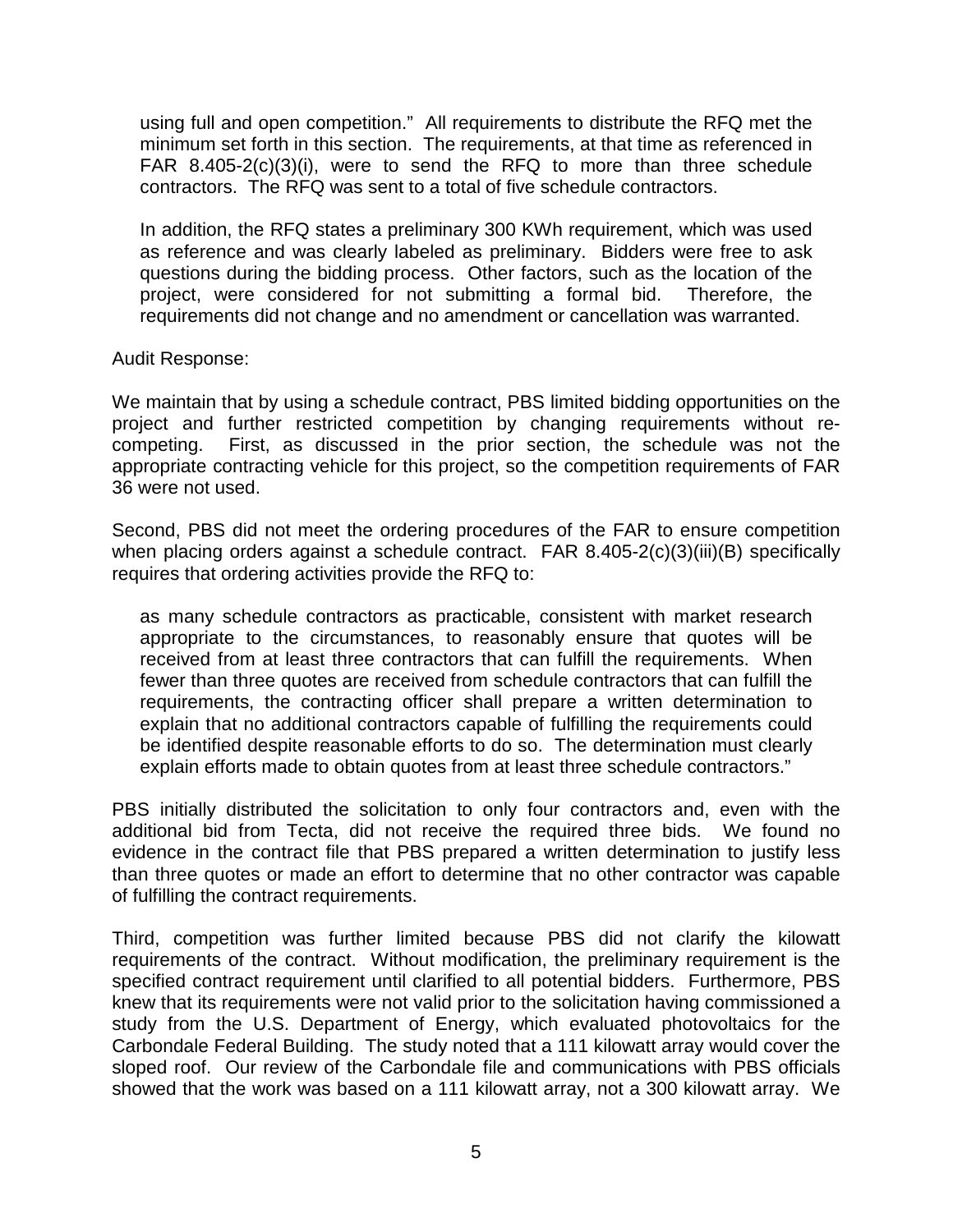did not find anything in the file that explained the difference between the kilowatt arrays used on the government cost estimate and the Department of Energy's study. Given that the study was performed prior to acceptance of Conkey's bid, PBS could have obtained more proposals by sharing the change in requirement with potential bidders.

## *Project pricing is not supported by the schedule contract.*

Schedule contracts are awarded for supplies and services using fixed pricing determined to be fair and reasonable. Orders placed against a schedule contract shall include the quantities and prices for the supplies and services ordered. PBS awarded the contract using lump sum pricing that could not be verified to the contractor's schedule price list. In attempting to reconcile the pricing information to the schedule, we reviewed the government cost estimate, the price list, and also requested assistance from the PBS contracting officer. The contracting officer explained that the \$1.8 million award amount reflected the schedule's line item pricing for the base system. The solar portion of the system was estimated at \$600,000, and the roof membrane replacement at \$1.2 million. However, we could find no documentation supporting this breakdown or tying these amounts to the schedule price list. Conkey's price on the task order for the solar panel system was \$274,801 and the roofing products were provided by Tecta. None of the pricing could be tied to either Conkey's or Tecta's schedule pricelists.

PBS should not have accepted lump sum pricing under a schedule contract. Pricing in the Multiple Award Schedule program is based on the premise of placing item-by-item orders against an approved pricelist that has been approved as fair and reasonable. Lump sum pricing makes it difficult to verify that prices are fair and reasonable in accordance with the contract. Although PBS determined Conkey's price was fair and reasonable, this was based on the government cost estimate for the solicitation's original requirements and a single competing bid from its subcontractor for the work, Tecta. PBS did not use the contract pricing that was already deemed fair and reasonable. Consequently, the schedule contract was not used properly.

A schedule contract was not the appropriate vehicle for the project. In addition, misuse of the schedule potentially limited competition on the procurement and the lump sum pricing obtained was not supported by the schedule contract. Therefore, price reasonableness is not assured.

In its response, PBS states:

The pricing was supported by the FSS contract. We do concur that PBS accepted the lump sum pricing without comparing in detail its components to the Schedule price list. The major component of the project, which is the PV panel, was compared to the Government Cost Estimate and the price list. The minor component, which is the roofing materials, was not compared to the price list. The ordering activity evaluated the response using the evaluation criteria of past performance and price as contained in the RFQ package. The ordering activity is responsible for considering the level of effort and the mix of labor proposed to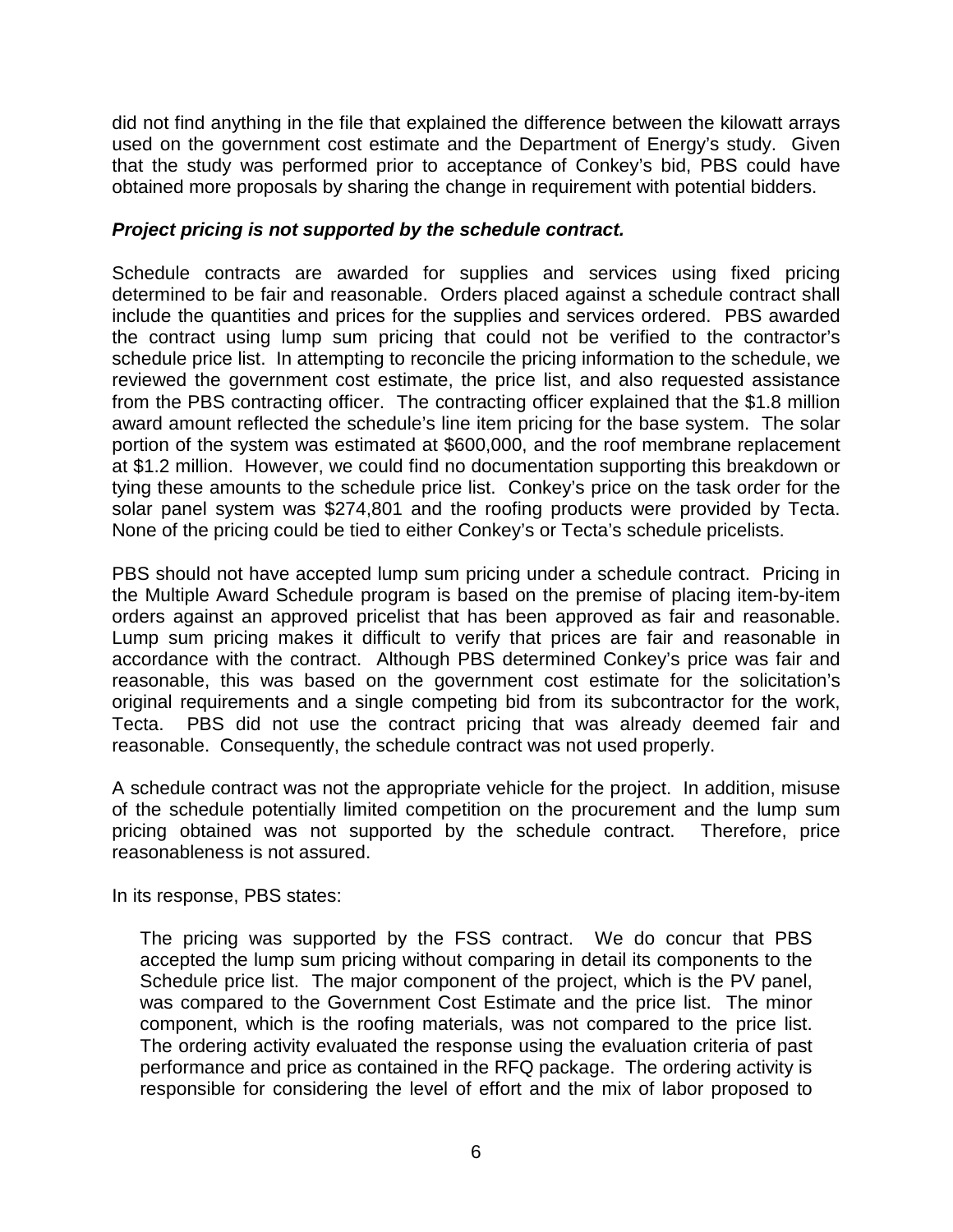perform the task, and for determining that the total price is reasonable. This was done, as price analysis involved comparing the quote to the Government Cost Estimate (GCE), to competition, and included a review of the FSS contract price list. … While we determined the price to be reasonable, we must also compare the offered prices to the schedule in more detail to ensure contractor compliance to the price list. As a result, all future FSS RFQ packages will require that the submittal of a quote consists of a price list which clearly identifies the FSS approved pricing applicable to the delivery task order.

Audit Response:

FAR 8.402(b) requires schedule contractors to publish an authorized price list containing all supplies and services offered. For the Carbondale project, the price list published by Conkey did not contain the labor or detail necessary to verify the pricing; therefore, there is no guarantee that the purchase met all the requirements for competition.

We recognize that PBS is taking action to ensure future projects contracted through schedules are tied to pricelists. However, for the Carbondale project, there was no way for PBS to determine what price Conkey charged GSA for the photovoltaic panels, because of the use of lump sum pricing.

## **Subcontractor employees were not cleared to work in the federal building.**

For the Carbondale project, three subcontractor employees who worked more than 10 business days on the project did not receive the required security clearance. Homeland Security Presidential Directive 12 establishes a common identification standard for federal employees and contractors. This directive requires all federal, executive departments and agencies to conduct personnel investigations, adjudicate results, and issue identity credentials to all employees and contractors requiring routine access to building facilities and information technology systems. Although a background investigation is not required, contractor employees who work more than 10 business days are required to undergo a law enforcement check and to submit a complete application. To track this process, the building manager maintains a clearance list of all contract employees allowed to work on the project.

In addition to Tecta, Conkey used other subcontractors on the project including Straight Up Solar and Iron Eagle. Documentation shows that one Tecta employee was not cleared even though he worked on the project from June to July of 2010. Moreover, one Straight Up Solar employee did not submit the appropriate security paperwork. Straight Up Solar worked from August to October of 2010. Finally, one Iron Eagle employee did not sign in or out, nor does his name appear on the clearance list. Payroll records show he worked on the Carbondale project intermittently from June to August of 2010. Altogether, three employees (one from Tecta, one from Straight Up Solar, and one from Iron Eagle) who worked more than 10 business days on the project did not receive the required security clearance.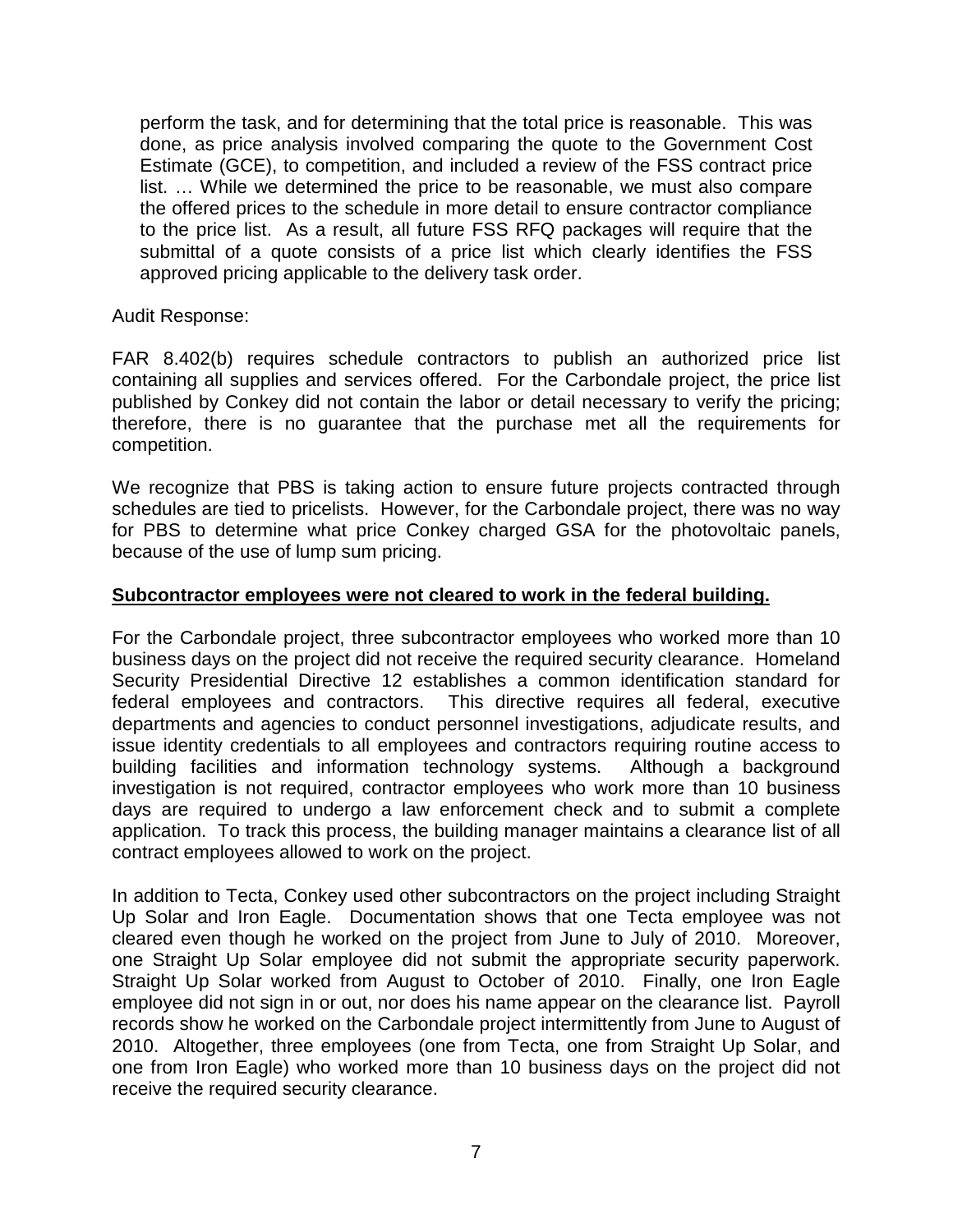PBS concurred in its response and stated that contractor security clearance training classes for the affected PBS employees took place in March and April of 2013.

We appreciate the support that has been provided throughout this review. If you have any questions about this memorandum, please contact me at (312) 353-0500 or Hilda Garcia at (415) 522-2740.